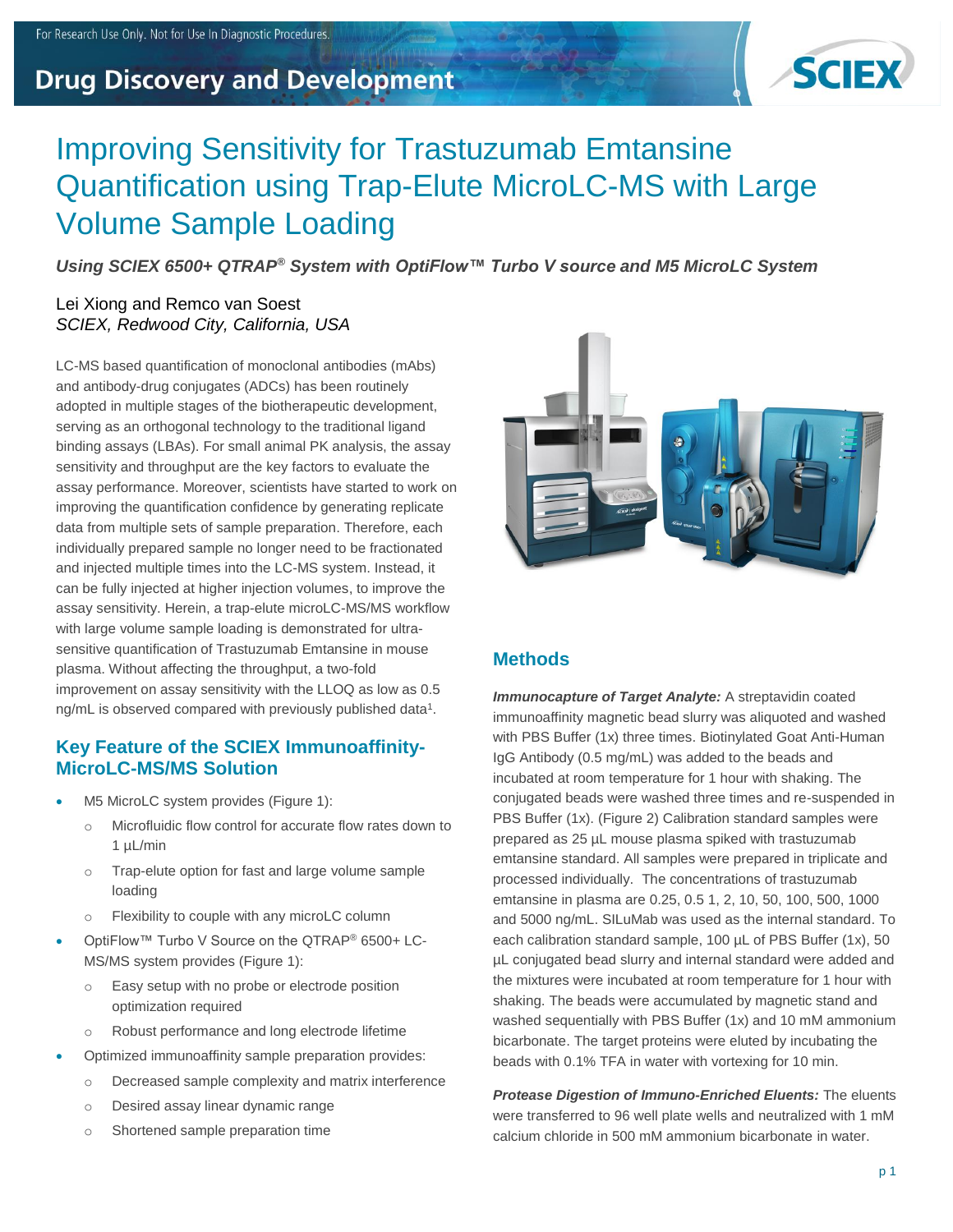

**Figure 2. Sample Preparation Workflow.**

The sample plate was placed into a deep well thermo-shaker and incubated at 95 °C for 10 mins with shaking. The plate was cooled to room temperature and 1 µg of trypsin was added to each sample. The trypsin digestion was conducted by incubating the samples for 1 hour at 50 °C with gentle shaking and aborted by adding formic acid. The supernatants from the samples were subjected to LC-MS/MS analysis.

**LC-MS Conditions for Microflow Analysis:** The samples were analyzed by SCIEX QTRAP 6500+ mass spectrometer coupled with M5 MicroLC system at the trap-elute mode. Table 1 describes the chromatographic conditions for analyte trapping. Table 2 describes the chromatographic conditions for analyte separation. During sample loading, the analytes were trapped and desalted on the trap column. During analyte separation, the auxiliary valve was at "inject" position for the first 5 min to connect the trap column with analytical column. At 5 min, the auxiliary valve was switched to "load" position to connect the trap column with the loading pump for column washing (Figure 3).



**Figure 3. LC Gradients for Trapping / Separation Pumps and Valve Positions.**

**Table 1: Chromatographic Conditions for Microflow Analysis: Analyte Trapping.**

| <b>Parameter</b>   | <b>Value</b>                                                 |
|--------------------|--------------------------------------------------------------|
| Stationary phase   | Phenomenex Luna 5 µm, C18 Trap Column,<br>$20 \times 0.3$ mm |
| Mobile phase A     | 0.1% formic acid in water                                    |
| Mobile phase B     | 0.1% formic acid in acetonitrile                             |
| Flow rate          | $50 \mu L/min$                                               |
| Column temperature | Room Temperature                                             |
| Injection volume   | 50 µL                                                        |

| <b>Time</b> | <b>Flow Rate</b><br>(µL/min) | %A  | %B |
|-------------|------------------------------|-----|----|
| 0           | 50                           | 100 | 0  |
| 7           | 50                           | 100 | 0  |
| 8           | 50                           | 10  | 90 |
| 9           | 50                           | 10  | 90 |
| 9.1         | 50                           | 100 | 0  |
| 12          | 50                           | 100 | n  |

MS analysis was performed on a SCIEX QTRAP 6500+ system with OptiFlow™ Turbo V Source with a 25 um SteadySpray™ probe and electrode. The OptiFlow Turbo V Source requires no physical adjustment of the probe or electrode positions. The optimized MS parameters are listed in Table 3. The data were processed using MultiQuant™ software 3.0.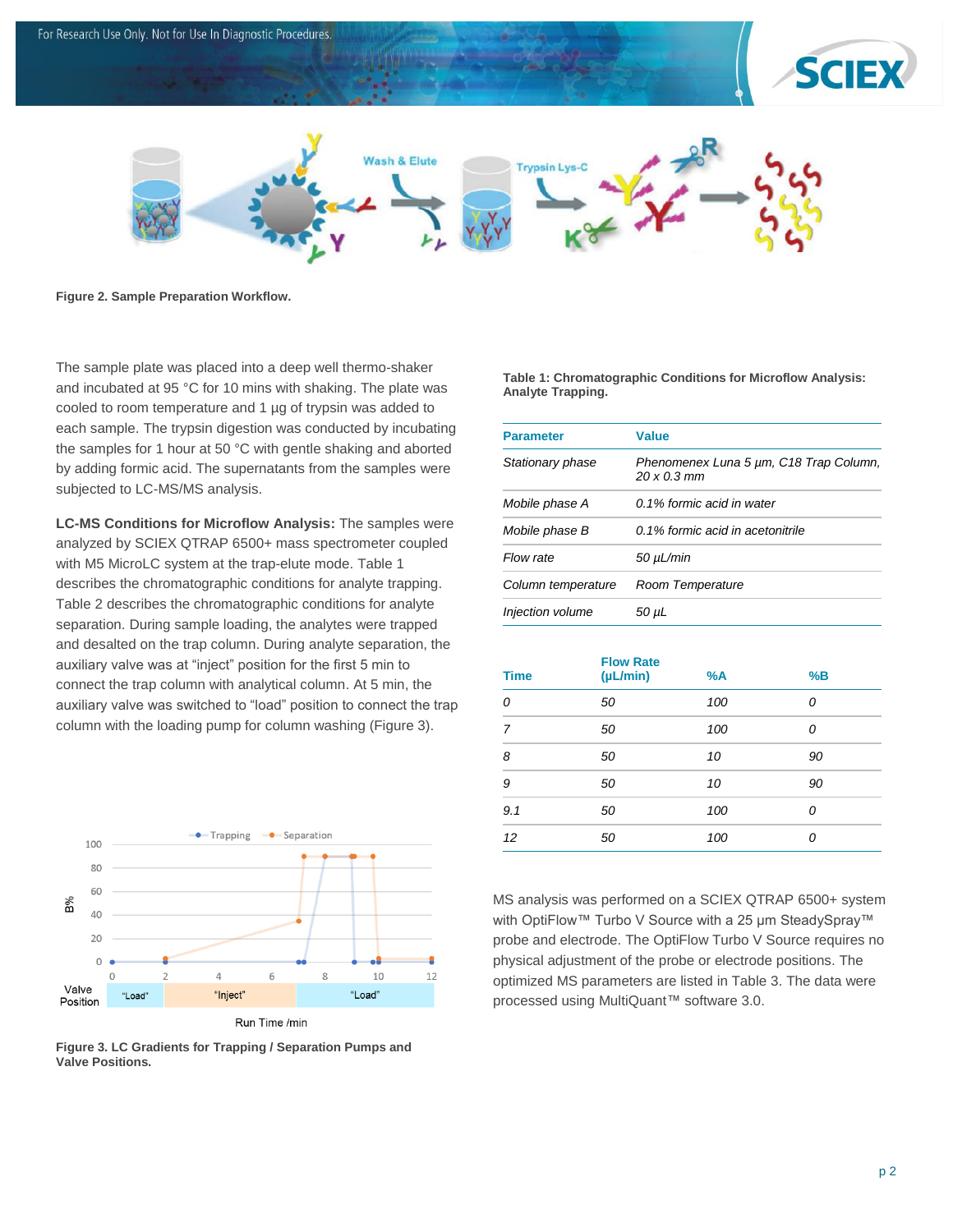

**Table 2: Chromatographic Conditions for Microflow Analysis: Analyte Separation.**

| <b>Parameter</b>        | <b>Value</b>                                              |
|-------------------------|-----------------------------------------------------------|
| Stationary phase        | Phenomenex Kinetex 2.6 µm, XB-<br>C18 Column, 50 x 0.3 mm |
| Mobile phase A          | 0.1% formic acid in water                                 |
| Mobile phase B          | 0.1% formic acid in acetonitrile                          |
| Flow rate               | 5 µL/min                                                  |
| Column<br>temperature   | 40 °C                                                     |
| <i>Injection volume</i> | ΝA                                                        |

| <b>Time</b> | <b>Flow Rate</b><br>$(\mu L/min)$ | %A | %B | <b>Comment</b> |
|-------------|-----------------------------------|----|----|----------------|
| 0           | 5                                 | 97 | 3  |                |
| 5           | 5                                 | 65 | 35 | Valve Load     |
| 5.2         | 5                                 | 10 | 90 |                |
| 7.8         | 5                                 | 10 | 90 |                |
| 8           | 5                                 | 97 | 3  |                |
| 10          | 5                                 | 97 | 3  |                |

|  |  | Table 3. MS Conditions for Microflow Analysis. |  |  |  |
|--|--|------------------------------------------------|--|--|--|
|--|--|------------------------------------------------|--|--|--|

| <b>Name</b>                 | Q <sub>1</sub> | Q <sub>3</sub>                        | DP | <b>CE</b>    | <b>CXP</b> |
|-----------------------------|----------------|---------------------------------------|----|--------------|------------|
| IYPTNGYTR1 <sup>1</sup>     | 542.8          | 808.4                                 | 50 | 24           | 12         |
| <b>IYPTNGYTR2</b>           | 542.8          | 405.1                                 | 50 | 23           | 6          |
| <b>FTISADTSK1</b>           | 485.2          | 721.3                                 | 60 | 21           | 15         |
| <b>FTISADTSK2</b>           | 485.2          | 608.2                                 | 60 | 22           | 25         |
| GPSVFPLAPSSK1               | 593.8          | 699.4                                 | 78 | 28           | 15         |
| <b>GPSVEPLAPSSK2</b>        | 593.8          | 846.5                                 | 78 | 28           | 15         |
| <b>FNWYVDGVEVHNAKIHP</b>    | 562.9          | 713.3                                 | 60 | 23           | 15         |
| <b>GPSVFPLAPSSKIHP</b>      | 597.8          | 707.4                                 | 78 | 28           | 15         |
| <b>Source/Gas Parameter</b> | <b>Value</b>   | <b>Source/Gas</b><br><b>Parameter</b> |    | <b>Value</b> |            |
| Curtain gas:                | 25             | CAD gas:                              |    | High         |            |
| lon source gas 1:           | 20             | lon spray voltage:                    |    | 5000         |            |
| lon source gas 2:           | 15             | Source<br>temperature:                |    |              | 150        |

*<sup>1</sup>Most suitable transition for quantification*

*2 Internal standard transitions*



**Figure 4. Testing Injection Volumes.** The correlation curve between injection volumes and peak areas for A) sample A, B) sample B, C) sample C. Please note these are NOT peak area – concentration calibration curves.

#### **Results and Discussion**

To identify the relation between the sample loading volume and the assay sensitivity (MRM peak areas), a few peptide samples with difference matrix complexities were prepared for a variousinjection-volume analysis. The samples include:

- 1. A mixture of peptide standards diluted with 5/3/92 (V/V/V) acetic acid / acetonitrile / water (sample A),
- 2. A mixture of the same peptide standards diluted with 5/3/92 (V/V/V) acetic acid / acetonitrile / water containing 10 ng/mL β-galactosidase digest (sample B),
- 3. A mAb digest prepared by immunoaffinity approach from mouse plasma matrix (sample C).

Each sample were subjected to LC-MRM analysis with various injection volumes, including 1, 2, 5, 10, 20 and 50 µL.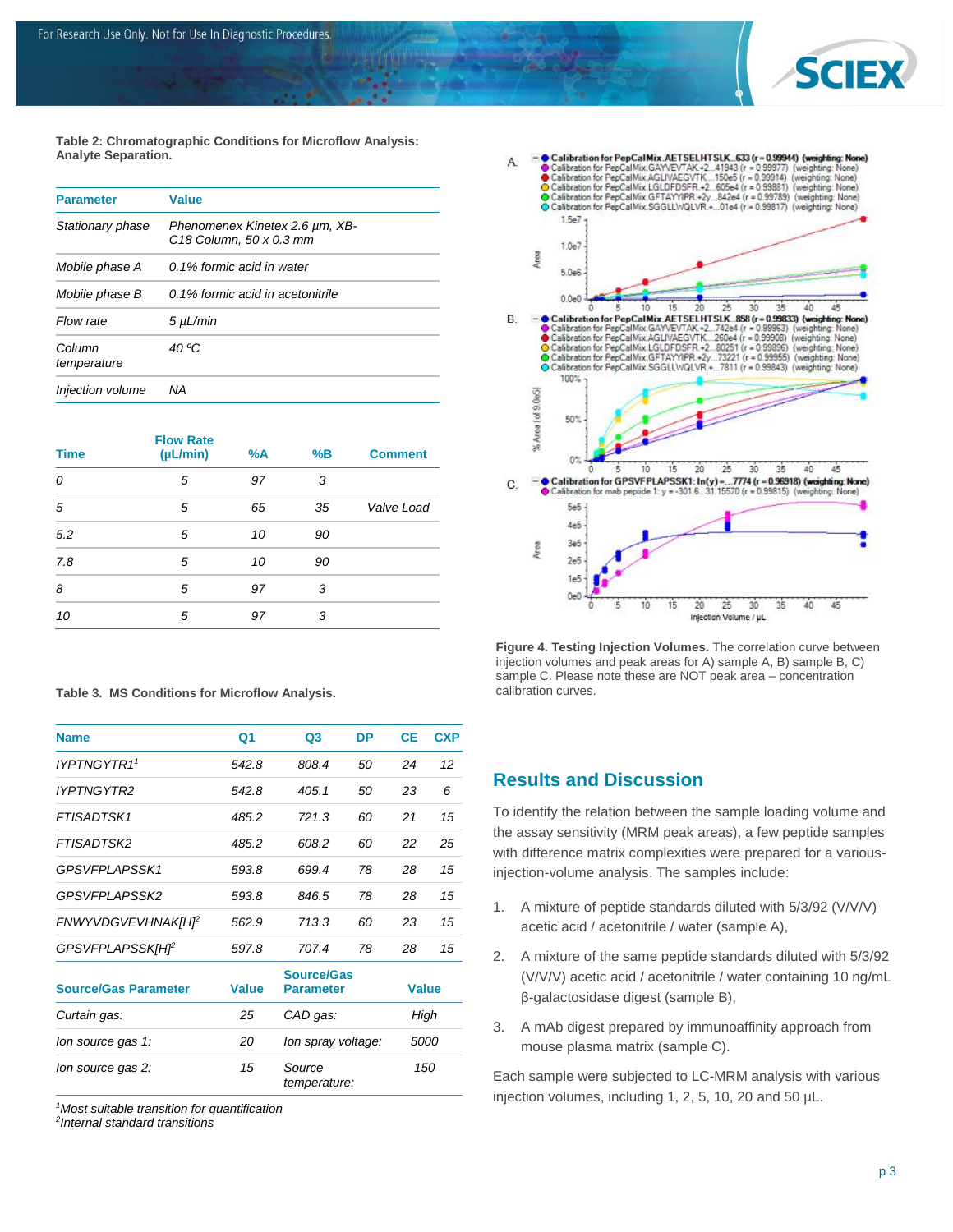

As shown in Figure 4A, the MRM peak areas of the six peptide standards in sample A are increasing proportionally with the increased sample injection volumes. Whereas, the same six peptides in sample B don't show similar responses as sample A (Figure 4B). While two out of six peptides still have relative linear responses, the other four peptides show quadratic or ragner fittings between the MRM peak areas and the injection volume. This non-linear response is caused by the matrix suppression at the specific retention time for each peptide. This finding suggests that the optimal sample injection volume needs to be determined case by case for each target peptide in the biological assay.

The similar test was performed for sample C to determine the optimal injection volume for the trastuzumab emtansine mouse plasma samples. As shown in Figure 4.C, the 50 µL injection volume provides the largest peak area for the quantifier peptide (pink trace) comparing with the other injection volumes. Therefore, 50 µL was set as the injection volume for the following experiments.

With the increased sample loading amount, (50 µL of the total 60 µL sample is injected into LC-MS system), the presented microLC-MS/MS assay achieved a LLOQ of 0.5 ng/mL and a LOD of 0.25 ng/mL for trastuzumab emtansine quantification in 25 µL mouse plasma (Figure 5). As summarized in Table 4, the accuracies are between 80-120% for HLOQ, and between 85- 115% for all other samples. The CV%s of the independently



**Figure 5. Lower Limits of Quantitation.** Extracted ion chromatograms (XICs) of selected MRM for trastuzumab emtansine samples: blank; 0.25 ng/mL; 0.5 ng/mL; 1 ng/mL.



**Figure 6. Calibration Curve.** Log Concentration Ratio is plotted vs Log Area Ratio for quantitation of trastuzumab emtansine in mouse plasma (0.5 ng/mL to 5000 ng/mL).

prepared triplicate samples are all below 15%. The calibration curve covers 4 orders of magnitude (0.5-5000 ng/mL) (Figure 6) and displays a regression coefficient (r) of 0.992 using a weighting of  $1/x^2$ . It is worth noting that the assay throughput is maintained as high as analytical flow assays, by utilizing the microLC trap-elute function and its capability for high flow rate sample loading.

#### **Table 4: Quantitation Summary.**

| <b>Actual Conc.</b><br>(ng/mL) | <b>Calculated Conc.</b><br>(ng/mL) | Accuracy (%) | CV(%) |
|--------------------------------|------------------------------------|--------------|-------|
| 0.5                            | 0.518                              | 103.5        |       |
| 1                              | 0.938                              | 93.8         | 4.6   |
| 2                              | 2.015                              | 100.7        | 12.8  |
| 10                             | 8,778                              | 87.8         | 3.6   |
| 50                             | 53.40                              | 106.8        | 0.6   |
| 100                            | 86.22                              | 86.2         | 6.54  |
| 500                            | 506.0                              | 101.2        | 5.1   |
| 1000                           | 1020                               | 102.0        | 5.8   |
| <i>5000</i>                    | 5896                               | 117.9        | 4.5   |